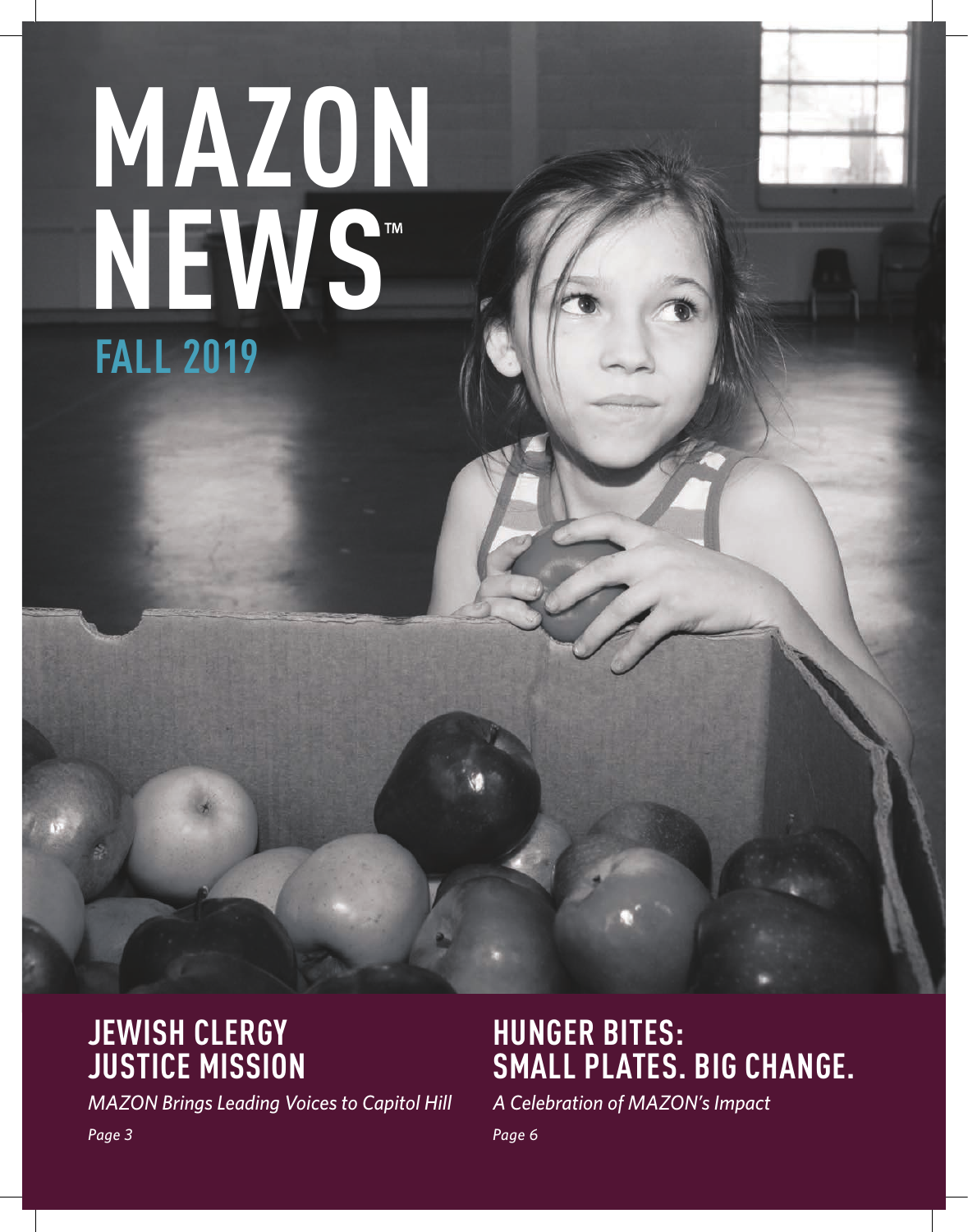#### **LETTER FROM LEADERSHIP**

#### "God is not believed, but behaved." – Rabbi Harold M. Schulweis (z"l)

Our teacher Rabbi Schulweis (z"l) taught that the most important word in all of Jewish liturgy is *al ken* (in modern Hebrew, *u'lechen*), which means, "and therefore." When we read the Torah, the Tanach, any Jewish text—all of our laws and our recorded history—we hear the refrain of *u'lechen*, and invite the question: "and therefore, what must we *do*?" Deeds, Schulweis taught, are the true mark of our faith.

That is why we must act, raising our voices and lending our strength to those who are most vulnerable. MAZON begins this work by elevating those who are often unseen and unheard—the people, the families, the communities struggling with hunger in the U.S. and Israel.

That is why we have now made our groundbreaking exhibit *This Is Hunger* available digitally—because too many of us struggle silently, or are stigmatized based on stereotypes. Indeed, too many of us fail to recognize the real-life impact of shamefully politicized policies. When we really listen to the vulnerable Americans among us, we learn not only who they are, but what they—and we—are confronting. *U'lechen?* And therefore, what policies, practices and laws can we effect so that we can make hunger a thing of the past? Then, we act.

- We acted, and now 3 million veterans have been screened for food insecurity; for the first time ever, the VA knows who's hungry and can create the right pathways to help.
- We acted, and now tens of thousands of seniors in Maryland, Massachusetts, and Pennsylvania can apply for SNAP using a simplified application built for *their* needs, accessing support that ensures they don't have to choose between food and medicine, healthcare, or heating.
- We acted and secured passage of legislation in Minnesota so now hundreds of thousands of students have access to free lunch without shame or stigma—the first such legislation and a model for states across the nation.
- We acted, and now—for the first time—Congress recognized that two-thirds of community college students nationwide are hungry, and that major changes are needed to ensure those students can access SNAP and get the food they need to realize their full potential.
- We acted and established the Emerging Advocacy Fund to support and engage advocates in the poorest states in the U.S. to join us in fighting hunger locally.

We have pursued change in our country's response to hunger among currently serving military families; among those who live on tribal lands and in rural communities; and among large but overlooked populations like seniors, including aging baby boomers and uniquely vulnerable LGBT seniors.

We are not always successful, and change is slow and often incremental. We gain ground and we lose it. Democracy is difficult and messy. As a Jewish response to hunger, we know that we are not required to finish the work of repairing our world, but neither are we allowed leave that work to others.

How can we? When we hear the stories of struggling Americans—we see ourselves. We see our stories. We see our country and its challenges. *U'lechen*, we hear, and we act.

Yes, this is hard work—but we know that together, we can transform *how it is* into *how it should be*.

L'shalom,

Liz Kanter Groskind

Liz Kanter Groskind BOARD CHAIR



Aty fleitman

Abby J. Leibman PRESIDENT & CEO

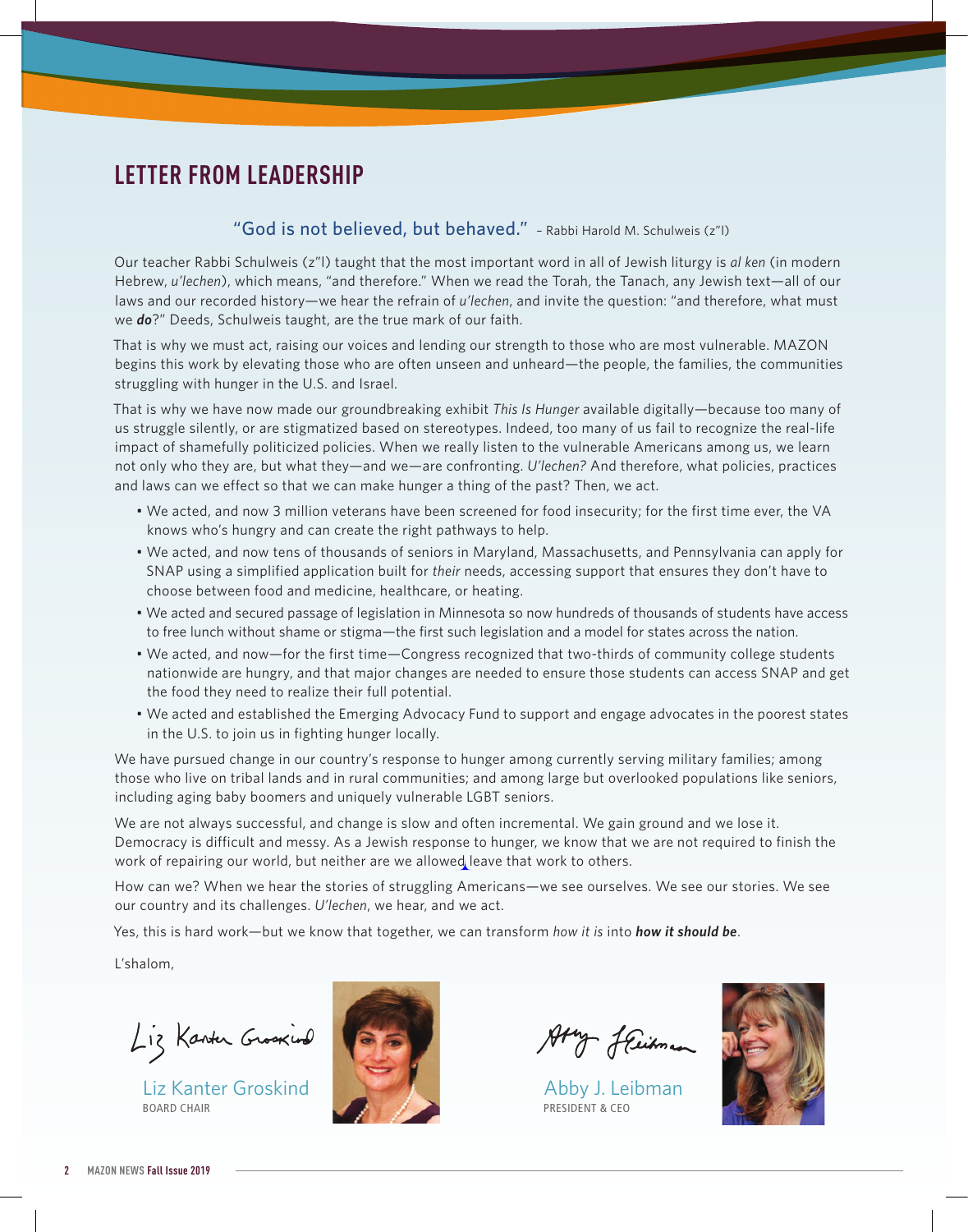### Jewish Clergy Justice Mission **MAZON Brings Leading Voices to Capitol Hill**

For more than 30 years, MAZON has partnered with leaders in the Jewish community to ensure that the issue of hunger is elevated in synagogues and communities nationwide. Our engagement with Jewish clergy has generated truly meaningful progress in the fight against hunger.

To bring the voices of faith leaders from the Jewish community to the halls of power in Congress, MAZON held our second annual Jewish Clergy Justice Mission (JCJM) in May 2019, during which Jewish leaders from all over the United States, representing

multiple denominations, came together to learn and engage in anti-hunger advocacy. The first day of the event featured a keynote address from Congressman Jamie Raskin (MD-08), intensive advocacy training, an interfaith panel discussion, and high-level briefings from experts, including Robert Greenstein, President of the Center on Budget and Policy Priorities, and David Super, Professor of Law at Georgetown University. The next day, MAZON held a Congressional reception featuring remarks from five Members of Congress and from a leading policy expert at the Department of Veterans Affairs, after which JCJM participants held in-person meetings with more than 50 congressional offices. The meetings focused on MAZON's key priority areas, including the issue of hunger among currently-serving members of the military and our nation's veterans, as well as urgently-needed funding for Puerto Rico's Nutrition Assistance Program.

"I am proud that the Jewish community, led by MAZON, is advocating for the needs of our most vulnerable citizens. It was incredibly moving





*Congressman David McKinley, Rabbi Victor Urecki, MAZON Board Member Shirley Davidoff, MAZON Director of Public Policy Liza Lieberman*

learning from MAZON about the struggle with hunger in America, particularly for veterans and currently-serving military families," shared Rabbi Victor Urecki, representing B'nai Jacob Synagogue of Charleston, West

Virginia at the JCJM. Rabbi Urecki's meeting with West Virginia Congressman David McKinley proved key to one of our major advocacy victories, as Rep. McKinley cast the favorable deciding vote in the successful passage of disaster aid funding for Puerto Rico.



Speaking at the Jewish Clergy Justice Mission, Congresswoman Jan Schakowsky (IL-09) said, "I stand with MAZON in their effort to protect SNAP benefits, aid Puerto Rico, and fight hunger wherever it exists in the United States and Israel. MAZON's

*Congresswoman Jan Schakowsky*

activism resonates at local, state, and federal levels to impact positive change."

If you would like to be a part of this unique opportunity to make a difference by joining us at the next JCJM, please contact Liz Braun-Lilenfeld, Deputy Director of Community Relations, at lbraun@mazon.org.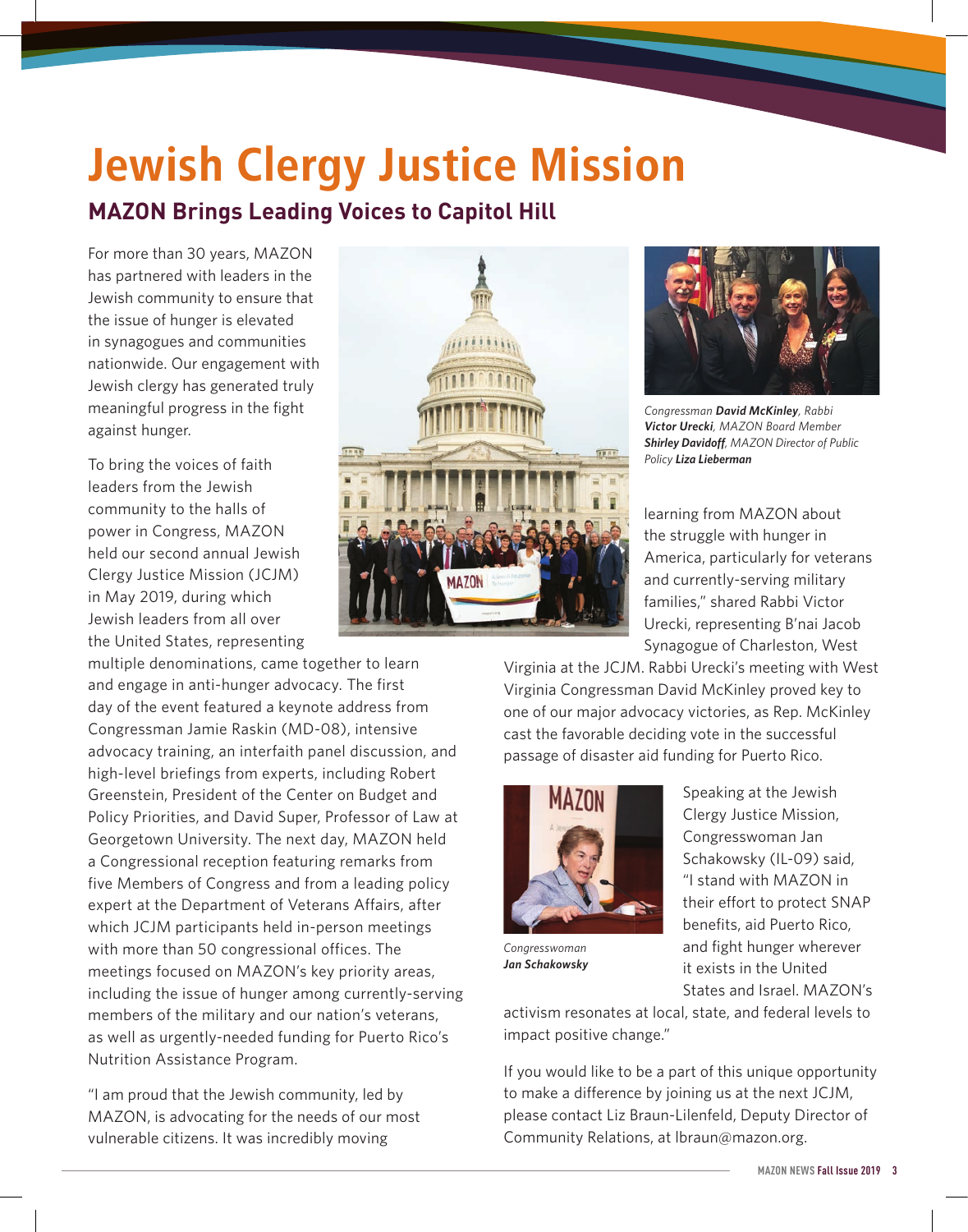# Why I Made MAZON Part of My Bar Mitzvah

When 13-year-old Alex Feingold-Black began preparing for his Bar Mitzvah Torah portion, he was struck by how the Torah delineates what we can and cannot eat. Having grown up in a Jewish home with a deep belief in the concept of *Tikkun Olam*—the Jewish directive to 'repair the world'—Alex found himself wondering what the implications were for those who struggle with hunger, and for whom choices about what to eat were less about doctrine and more about access.

In Alex's words: "Here we are, talking about choosing specific food that we can eat, while, unfortunately, a lot of people around the world don't have the luxury of picking and choosing what's okay to eat, and are struggling just to get one meal on their plate each day." Alex wanted to do something, so he contacted MAZON to inquire about how he can make a difference on behalf of those who struggle with hunger in honor of his Bar Mitzvah.

Over the next months, Alex worked with MAZON to raise awareness about food insecurity. He presented to his classmates about what hunger looks like for people across the country and shared with them MAZON's advocacy efforts to fight hunger. Alex and his peers submitted public comments to the U.S. Department of Agriculture urging them to protect the Supplemental Nutrition Assistance Program (SNAP), a vital safety net for more than 40 million Americans, which is facing significant threats from the current administration.

In the spring of 2019, Alex and his older brother Myles joined MAZON staff and volunteers on Capitol Hill in Washington, D.C. as part of MAZON's #FreedomFromHunger campaign. They traversed the halls of Congress to deliver commemorative plates to Congressional offices highlighting the issue of hunger among our nation's veterans. Alex thanked Members of Congress and their staff for their efforts to protect SNAP for



*Alex Feingold-Black (left) and his brother Myles participate in MAZON's #FreedomFromHunger campaign.*

veterans and encouraged them to continue to ensure that those who fought for our freedom do not have to struggle to put food on the table.

As it is customary to collect *tzedakah* for a meaningful cause when celebrating a *simcha*, a Jewish life-cycle event, Alex also involved his friends and family to fundraise in support of MAZON for his Bar Mitzvah. Alex describes his experience with MAZON as a direct expression of *Tikkun Olam*, which in turn deepened his Jewish identity.

If you or anyone you know is interested in conducting a Bar/Bat Mitzvah project in conjunction with MAZON, please contact Paul Sherman, Outreach Manager, at psherman@mazon.org.



### **GIVE A GIFT TODAY**

May the sounding of the shofar call you to act on behalf of all those who are hungry in our midst.

Give a gift today by using the attached envelope, visiting **mazon.org**, or by calling us at (800) 813-0557.

*Thank you for your generous support!*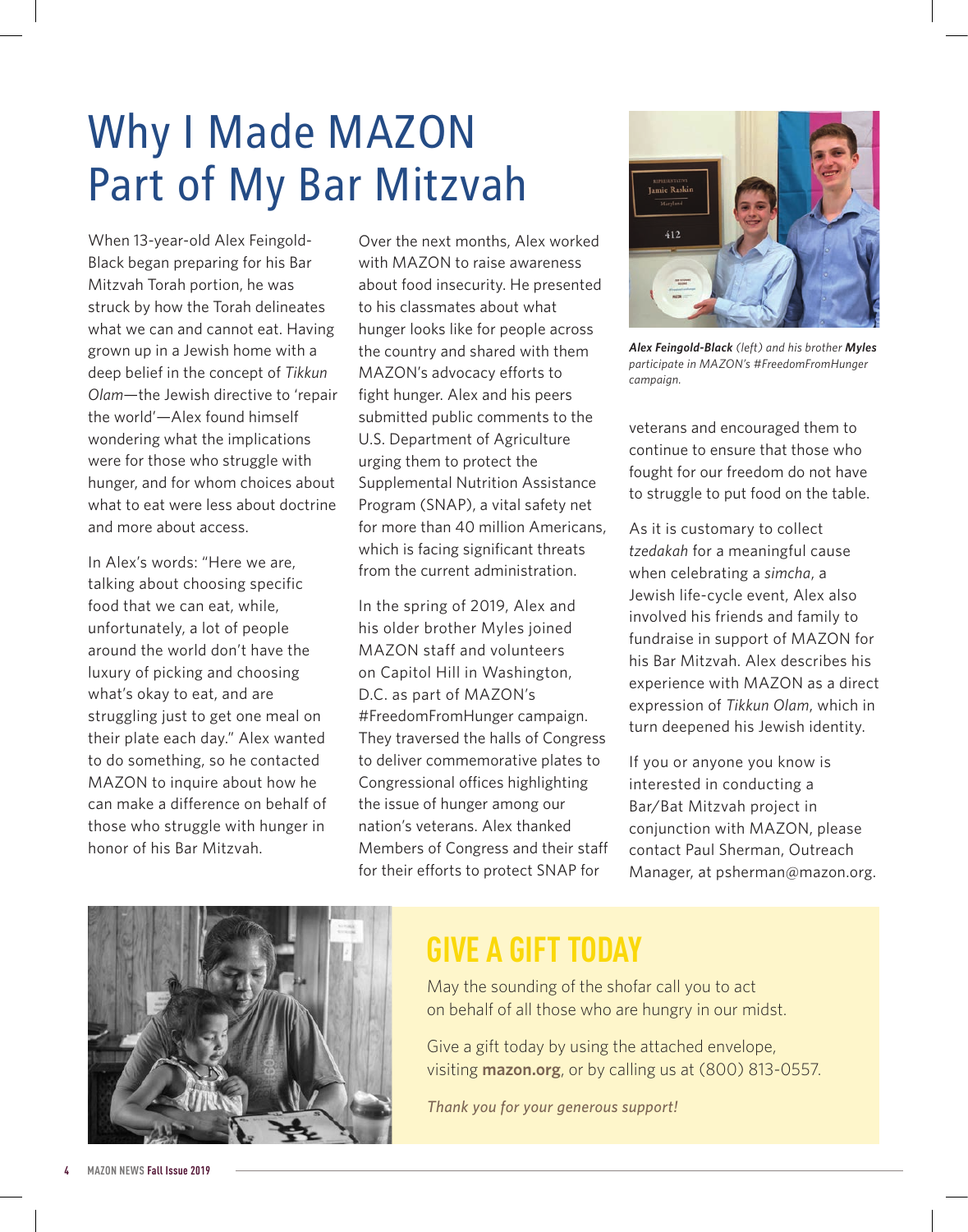## Advocacy In Action

At MAZON, we know the term "advocacy" can mean many things to many people; for us, it's the important work of elevating the experience of often overlooked and underserved communities, and working toward meaningful and lasting change to make life better for those in need. It's educating and engaging synagogues, communities and policymakers around the country about who struggles with hunger and why. It's commissioning groundbreaking research and digital storytelling to shed light on the reality of hunger. It's raising these issues in the media and in the halls of power. Through all of this, we take action to impact the lives of millions of people who struggle with hunger. Here are a few highlights of our current advocacy work:



#### **MILITARY FAMILIES**

*MAZON continues to lead the national effort to address the hidden problem of hunger among currently serving military families.* 

- After Congress failed last year to remove a barrier to SNAP benefits for struggling military families, MAZON responded by crafting the Military Family Basic Needs Allowance, a legislative proposal to help military families put food on the table.
- MAZON engaged Congresswoman Susan Davis (CA-53) and Senator Tammy Duckworth (IL) as champions for the Military Family Basic Needs Allowance proposal. We secured the inclusion of this provision in the House National Defense Authorization Act (NDAA) and are advocating for its inclusion in the final bill.
- MAZON raises public awareness about military hungerincluding in an NBC News special report featuring MAZON's work on this issue, and a recent press conference that generated national media coverage.



#### **VETERANS**

*MAZON raises awareness about the problem of hunger among veterans and advocates for policy solutions.* 

> • As part of MAZON's #FreedomFromHunger campaign to highlight the issue of veteran hunger, we delivered symbolic plates to over 150 Members of Congress.

• MAZON submitted public comments to the USDA in response to a proposed rule change on SNAP time limits, highlighting its impact on veterans.

• MAZON organized a letter with the U.S. House Committee on Veterans' Affairs, signed by 60 Members of Congress, calling attention to the harm veterans would face from the proposed SNAP rule.



#### **LUNCH SHAMING**

*MAZON works to ensure that low-income children have access to school lunch without shame or stigma.*

- Since MAZON won the first campaign to ban lunch shaming in Minnesota in 2014, similar legislation has been passed or proposed in more than 15 states.
- In May 2019, MAZON and our partners at Mid-Minnesota Legal Aid secured a first-of-its-kind binding legal opinion from the Minnesota State Attorney General to permanently ban lunch shaming in the state.
- MAZON's advocacy on this issue has also spurred federal policy change, including several bills introduced in the U.S. House and Senate that would prohibit schools from stigmatizing or shaming children who cannot pay their meal fees.



#### **INDIAN COUNTRY**

*MAZON continues to deepen its work to improve food security among rural, remote and Tribal Nations.*

- As the first non-Native ally member of the Native Farm Bill Coalition, MAZON is gratified to have won provisions to improve the Food Distribution Program on Indian Reservations (FDPIR) in the 2018 Farm Bill. The new provisions will increase tribal self-governance and expand access to traditional and regional foods.
- MAZON presented to the Veterans Committee of the National Congress of American Indians, highlighting the issue of veteran food insecurity and its impact on Native veterans.
- MAZON leadership attended the National Association of FDPIR conference and a USDA tribal consultation on implementation of a FDPIR pilot program critical to alleviating hunger in Indian Country.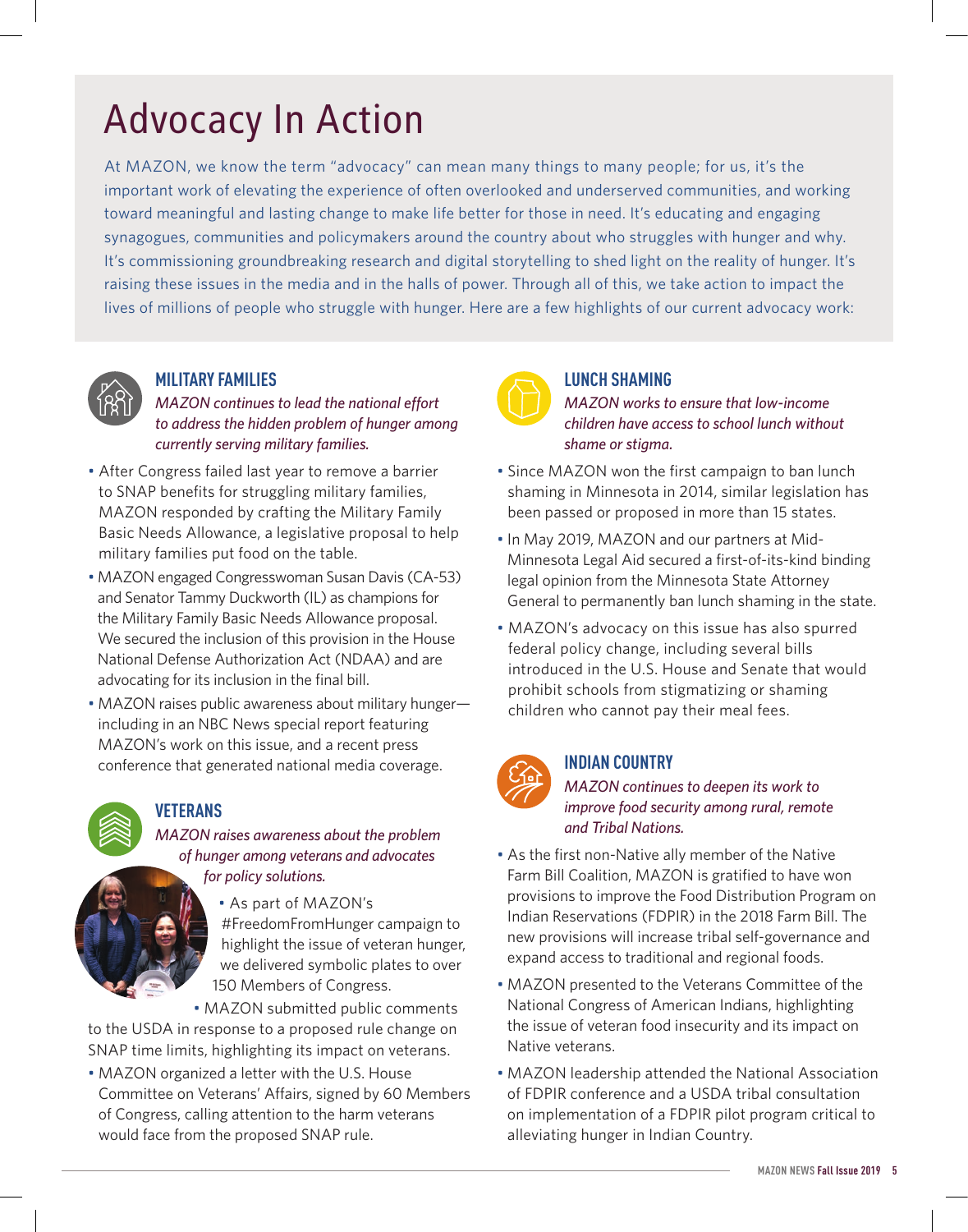# Hunger Bites SMALL PLATES BIG CHANGE

On June 5, 2019, MAZON hosted our inaugural **Hunger Bites:**  *Small Plates, Big Change event* to celebrate our successes in the fight to end hunger and engage our community in our commitment to help the most vulnerable among

us. On a beautiful summer evening, over 200 MAZON supporters gathered at Playa Studios in Culver City, where they were treated to deliciously crafted tastes from some of Southern California's most talented award-winning chefs, including CHEFS 4CHANGE's Leonardo Marino and R.L. King, Hugo Bolanos of Wolfgang Puck Fine Dining Group, Anne Conness of Jaffa, Ivan Marquez of Broken Spanish, Vivian Ku of Joy and Pine & Crane, and many more.

Guests were provided a sneak peek of MAZON's newly released digital video experience, *This Is Hunger,* an adaptation of the immersive exhibit that traveled the country in a big-rig truck and is now permanently housed in Encino, California. The impact of this

powerfully emotional depiction of hunger in America was felt around the room. Our special guest emcee Joshua Malina, star of *The West Wing* and *Scandal*, said it best when he told the *Jewish Journal*, "It was fun and we all ate and had a good time, and then the lights go down and you see a movie and it's staggering seeing the personal face

of hunger and looking at the numbers. It's astounding that we live in a country where 40 million plus are SNAP (Supplemental Nutrition Assistance Program) recipients."

The proceeds raised from **Hunger Bites:** *Small Plates, Big Change* will allow MAZON to elevate issues faced by vulnerable Americans, move the needle on critical policy change, and solidify relationships with policymakers who share our profound concern about the pervasive yet solvable problem of hunger.



**MAZON is immensely grateful for the generosity of the following individuals and organizations who made Hunger Bites possible:**

Joshua Malina CHEFS 4CHANGE Co-Founders Leonardo Marino, R.L. King, Gennaro Pecchia, Michael Ramsdell

#### **THANK YOU TO OUR CHEFS**

Etty Benhamou, Le Mervetty Hugo Bolanos, Wolfgang Puck Fine Dining Group Anne Conness, Jaffa Ray Garcia and Ivan Marquez, Broken Spanish R.L. King Vivian Ku, Joy/Pine & Crane Leonardo Marino David Padilla, The Butcher's Daughter Andrew Philips Andrea Ruth, Salty Baby Joann Roth Oseary, Someone's in the Kitchen Suzanne Tract, JAR Sexy Lunch Club

#### **THANK YOU TO OUR SPONSORS**

Bludso's Bar & Cue Duff's Cake Mix Equal Exchange Herbalife Hillside Memorial Park & Mortuary Night + Market St. George's Spirits Sunset Beer Company Three Weavers Brewing

**SPECIAL THANKS TO OUR SUSTAINING SPONSOR**

soylent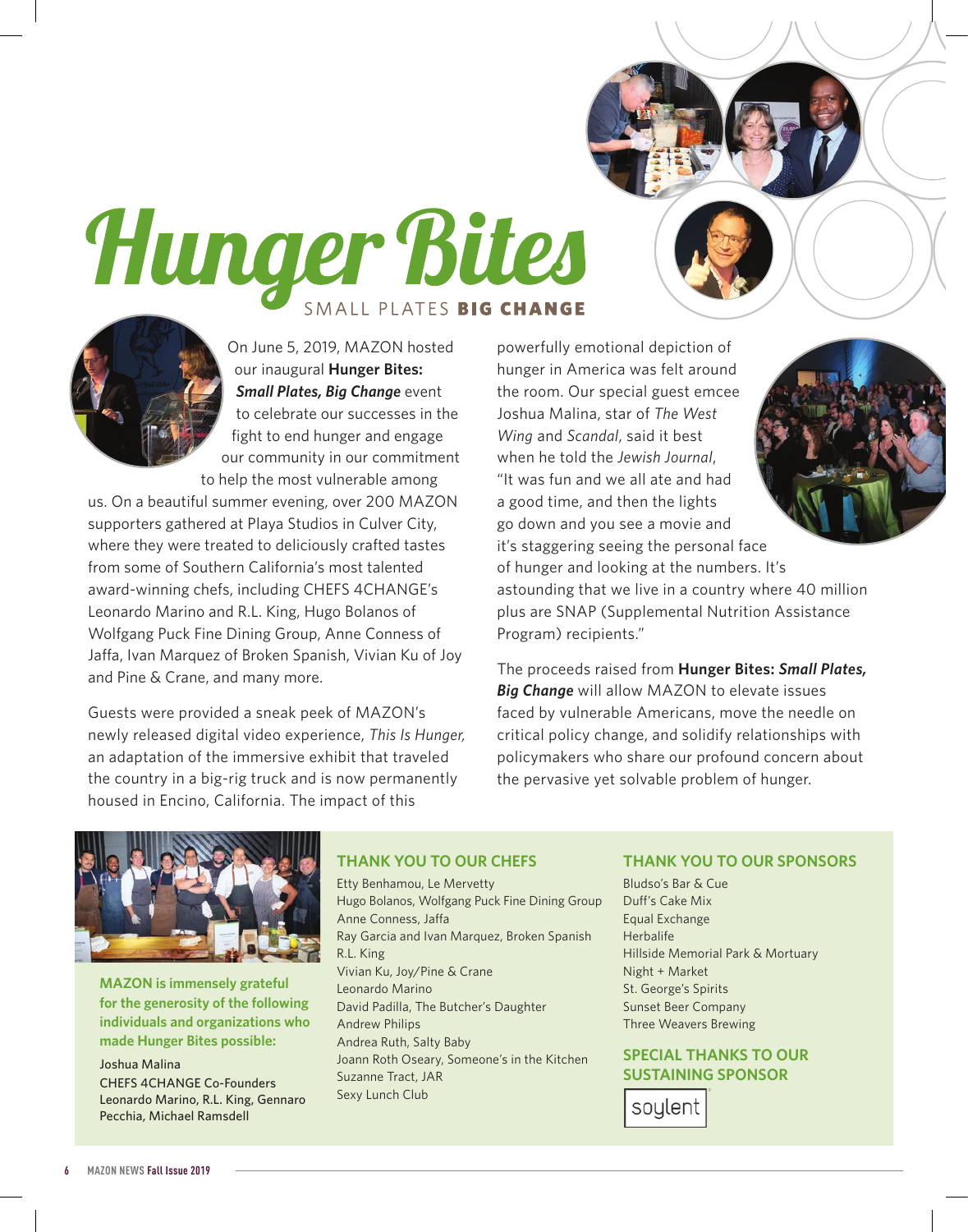### **EMERGING ADVOCACY FUND** *Innovating to Fight Hunger*

Since MAZON's founding over 30 years ago, we have worked tirelessly in the fight to end hunger. We recognize that this is not an easy task, and we strengthen our efforts by building a robust and resilient anti-hunger advocacy network across the United States. In 2018, MAZON launched our Emerging Advocacy Fund (EAF) to deepen our investment in anti-hunger advocacy in the most food-insecure states in the country. Designed to empower state-based organizations to advocate on behalf of those who struggle with hunger in their communities, the EAF is the now the cornerstone of MAZON's grantmaking program.

MAZON's first cohort of EAF partners represent a vibrant mix of emerging and well-established field leaders engaging in grassroots organizing, public education, legislative action, policy analysis, impact litigation and strategic partnerships. We recently brought the 16 participating organizations together in Washington, D.C. for the first annual convening, where EAF partners shared their successes and strategies to further anti-hunger advocacy efforts in their home states. Participants then joined MAZON staff for in-person meetings with over 30 Members



*MAZON Staff and EAF partners with Congresswoman Marcia Fudge. Also in attendance, Daniel Rosove, MAZON's Grants Program Director.*

The EAF convening featured a congressional briefing, "Local Perspectives on Hunger in Rural America," where a panel of EAF participants shared their expertise on the issues that perpetuate hunger in rural America, an often-overlooked crisis.

of Congress and their staff to urge expanded SNAP access for currently serving members of the military, called on Congress to pass federal disaster aid for Puerto Rico, and discussed state-level priorities.

We are proud of the great strides our EAF partners have made in the last year, and also mindful that there is still work to be done—especially in those states where hunger is both prevalent and persistent. With that in mind, we welcomed our second cohort of EAF partners in June 2019, and look forward to great accomplishments ahead.

### WE WELCOME NEW STAFF

#### Julia Natasha Watthey, MBA, *Director of Communications*

Julia specializes in strategic communications and has national and international success managing and leading political campaigns, corporate strategic communications initiatives and direct lobbying efforts for over 500 politicians, public, private, non-profit and faith-based organizations. Also recognized as a brand management leader, Julia was most recently vice president of a Los Angeles-based communications firm, specializing in high-level advocacy initiatives, Silicon Valley Artificial Intelligence disease-prevention technologies PR, and corporate leadership strategies. Julia developed and shepherded a Kaiser Permanente CEO to best-selling author status and has guided CEOs, politicians and C-Suite executives in their public goals and campaigns. She developed her expertise on the campaign trail and has been integrally involved in every presidential campaign since 1988.



### **THIS IS HUNGER**

is a powerful, immersive digital video experience that explores who struggles with hunger in America and why. Available for your classroom, group and individual viewing with accompanying curriculum. Watch at mazon.org/ thisishunger.